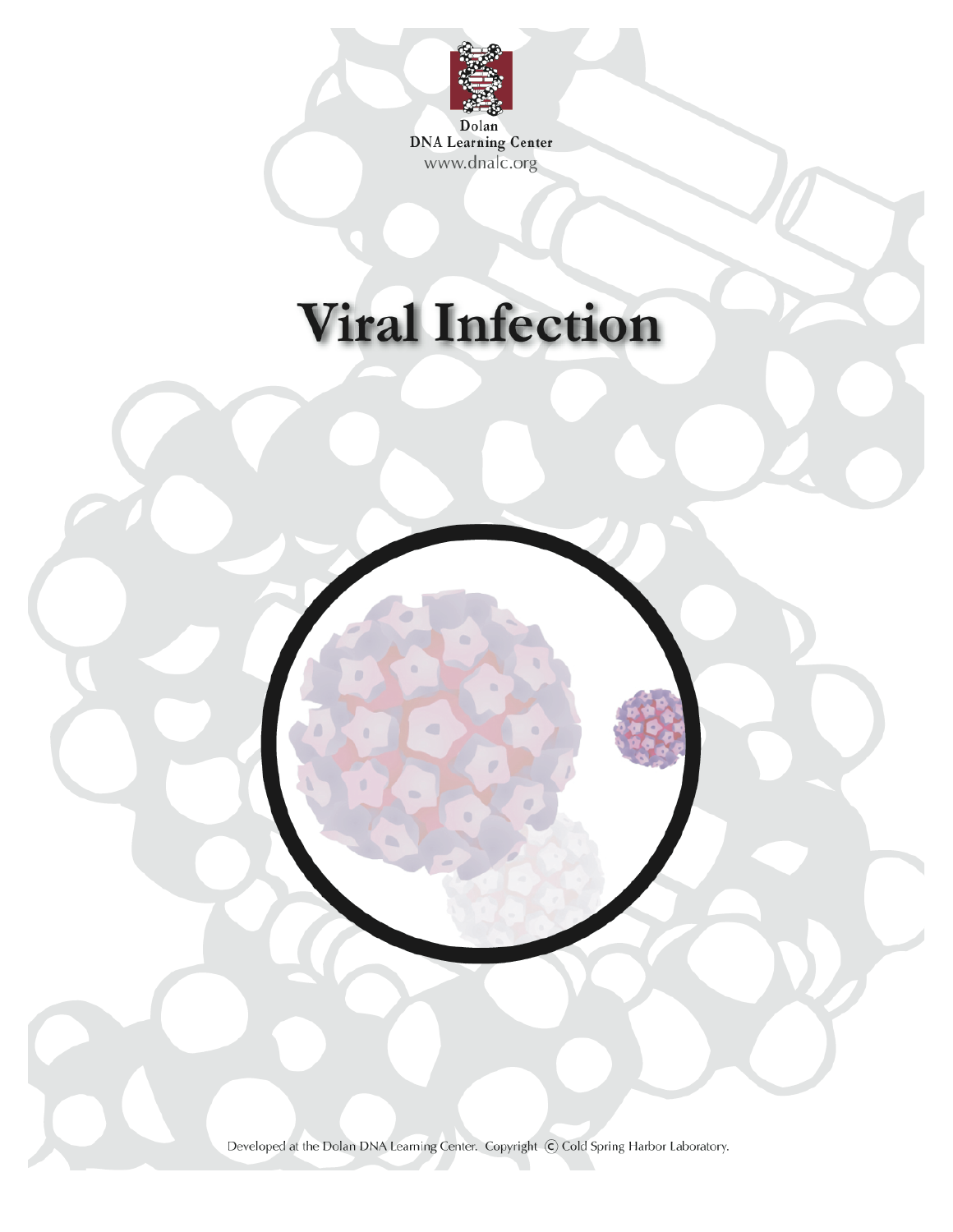

# **Background**

# **History**

Edward Jenner was a doctor and researcher who lived in England during the late 19<sup>th</sup> century. He is remembered today as "the father of immunology". One of his greatest accomplishments was discovering and naming the first vaccine for smallpox. Smallpox was the most feared and greatest killer of Jenner's time. In today's terms it was as deadly as cancer or heart disease. Smallpox is caused by the virus *variola*. It enters the body through the lungs and is carried in the blood to the internal organs, which it infects. The virus then spreads to the skin where it multiplies, causing a rash. In severe cases patients die of blood poisoning, secondary infections or internal bleeding. There is no effective treatment once infection has taken place. Jenner called it the Speckled Monster.

Like any other doctor of the time, Edward Jenner carried out variolation to protect his patients from smallpox. This process of scratching into the skin scab material from someone with a mild form of smallpox was not a precise science and deaths from variolation were not uncommon. However, from the early days of his career Edward Jenner had been intrigued by country-lore, which said that people who caught cowpox from their cows could not catch smallpox. This and his own experience of variolation as a boy and the risks that accompanied it led him to undertake the most important research of his life.

Cowpox is a mild viral infection of cows. It causes a few pocks on their udders, but little discomfort. Milkmaids occasionally caught cowpox from the cows. Although they felt rather ill for a few days and developed a small number of pocks, usually on the hand, the disease did not trouble them. In May 1796 a dairymaid, Sarah Nelmes, consulted Jenner about a rash on her hand. He diagnosed cowpox rather than smallpox and Sarah confirmed that one of her cows, a Gloucester cow called Blossom, had recently had cowpox. Edward Jenner realized that this was his opportunity to test the protective properties of cowpox by giving it to someone who had not yet suffered smallpox. He chose James Phipps, the eight-year old son of his gardener. On May 14<sup>th</sup> he made a few scratches on one of James' arms and rubbed into them some material from one of the pocks on Sarah's hand. A few days later James became mildly ill with cowpox but was well again a week later. So Jenner knew that cowpox could pass from person to person as well as from cow to person. The next step was to test whether the cowpox would now protect James from smallpox. On July 1<sup>st</sup> Jenner variolated the boy. As Jenner anticipated, and undoubtedly to his great relief, James did not develop smallpox, either on this occasion or on the many subsequent ones when his immunity was tested again. Edward Jenner was the first to coin the term *vaccine*, which has its roots in the Latin term for cow, *vacca*.

Jenner followed up this experiment with many others. In 1798 he published all his research into smallpox in a book entitled *'An Inquiry into the Causes and Effects of the Variolae Vaccinae; a Disease Discovered in some of the Western Counties of England, Particularly Gloucestershire, and Known by the Name of The Cow Pox'.* In each of the next two years he published the results of further experiments, which confirmed his original theory that cowpox did indeed protect against smallpox.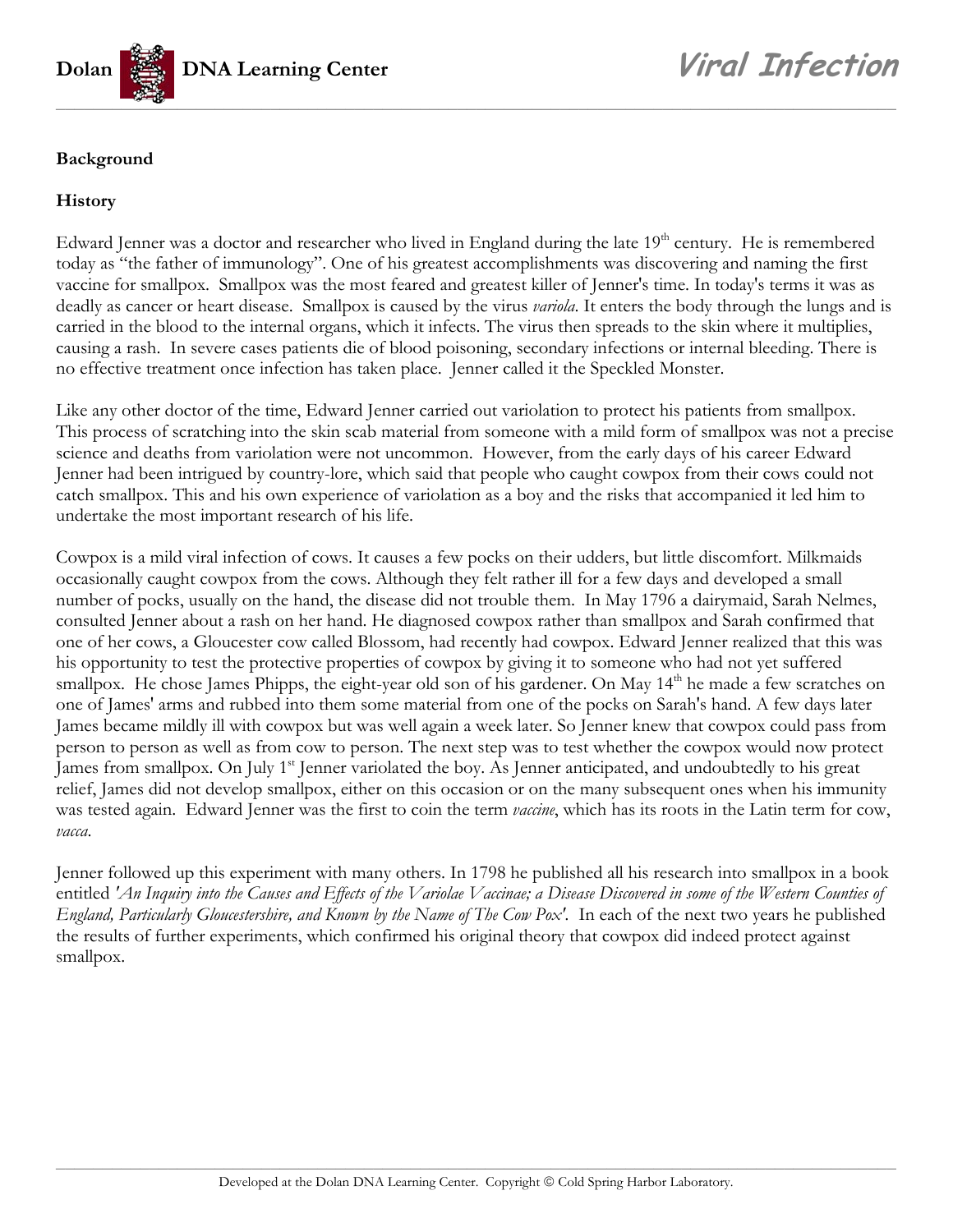

### **Infectious Diseases vs. Genetic Diseases**

An infectious disease can be passed between humans and animals. It can be caused by a variety of microbes, known as pathogens, such as bacteria, viruses, and parasites that are transmitted via a host. A pathogen technically does not have to be an organism or virus. A pathogen can be any component of the physical environment, including adverse climate, soil, or air relations. While an infectious disease can be "caught" and is caused by foreign matter entering our bodies, a genetic disease is the result of a mutation or a change in the sequence of DNA, which encodes a gene. These mutations are inherited, or passed on through generations, and are not contagious.

#### **Viruses and Bacteria**

While bacteria and viruses can both cause infectious diseases, they are two very different types of pathogens. All bacteria are members of the kingdom *Monera* and share certain characteristics but they live in a variety of environments. All bacteria are prokaryotic. Prokaryotic organisms do not have a nucleus surrounding their DNA. It floats freely in the cytoplasm of the cell. All bacteria are also unicellular, or only comprised of one cell and microscopic in size. A single bacteria cell is referred to as a bacterium. The size of a single bacterium can range from one to ten micrometers. There are three basic shapes common among bacteria. A spherical shape is called a **coccus** (plural cocci, from a word meaning berries). A rod shape is a **bacillus** (plural, bacilli, meaning small staffs). A cell body with one or more twists is a **spirillum** (plural, spirilla). All bacteria can reproduce on their own through either a process known as budding or through prokaryotic fission. Prokaryotic fission results in two identical daughter cells formed from one parent cell.

Not all bacteria are considered dangerous. About ninety five percent of known bacteria are harmless to humans. Many that are considered beneficial are used in the production of dairy products as well as other food products. Butter is made from pasteurized (sterilized) cream, to which a lactic acid starter has been added. The starter contains, for example, *Streptococcus cremoris* or *S. lactis*, but requires *Lactobacillus diacetylactis* to give it its characteristic flavor and odor. Cheese is often made with *Streptococcus* and *Lactobacillus* bacteria. Fermentation lowers the pH, thus helping in the initial coagulation of the milk protein, as well as giving characteristic flavors. In such Swiss cheeses as Emmentaler and Gruyere, the typical flavor is the result of the use of Propionibacterium. Yogurt usually requires the addition of *Lactobacillus bulgaricus*, *Lactococcus thermophilus*, and/or *Streptococcus thermophilus* to the milk. Meat products, like salami and bologna sausages, require some fermentation with *Pediuococcus cerevisiae*, *Lactobacillus plantarum* and some members of the genus *Bacillus*. Country cured hams use fungi of the genus *Aspergillus* and the genus *Penicillium* in their fermentation process. Izushi (sushi), a Japanese delicacy made from a mixture of fish, rice, and other vegetables is produced by fermentation with lactobacilli.

*Escherichia coli*, abbreviated *E. coli*, is a bacterium that is normally found in the large intestine of humans. Most *E. coli* strains are harmless and even beneficial to us because they serve a useful function in the body by stopping the growth of other harmful bacteria species and by making necessary vitamins for us.

About five percent of all known bacteria are considered harmful and can enter our bodies through different pathways. Cuts and abrasions on our skin, our mouths, noses and eyes are all doorways for invaders.

Viruses can be between hundredth and thousandth the size of a bacterium and are defined as non-cellular infectious agents that have two major characteristics. First, a viral particle consists of a protein coat, called a capsid, wrapped around a core of genetic material (either DNA or RNA). A virus that contains only RNA as its genetic material is called a retrovirus. Second, a virus is unable to reproduce itself on its own. It can be reproduced only after it lands on a host cell and injects its genetic material into it.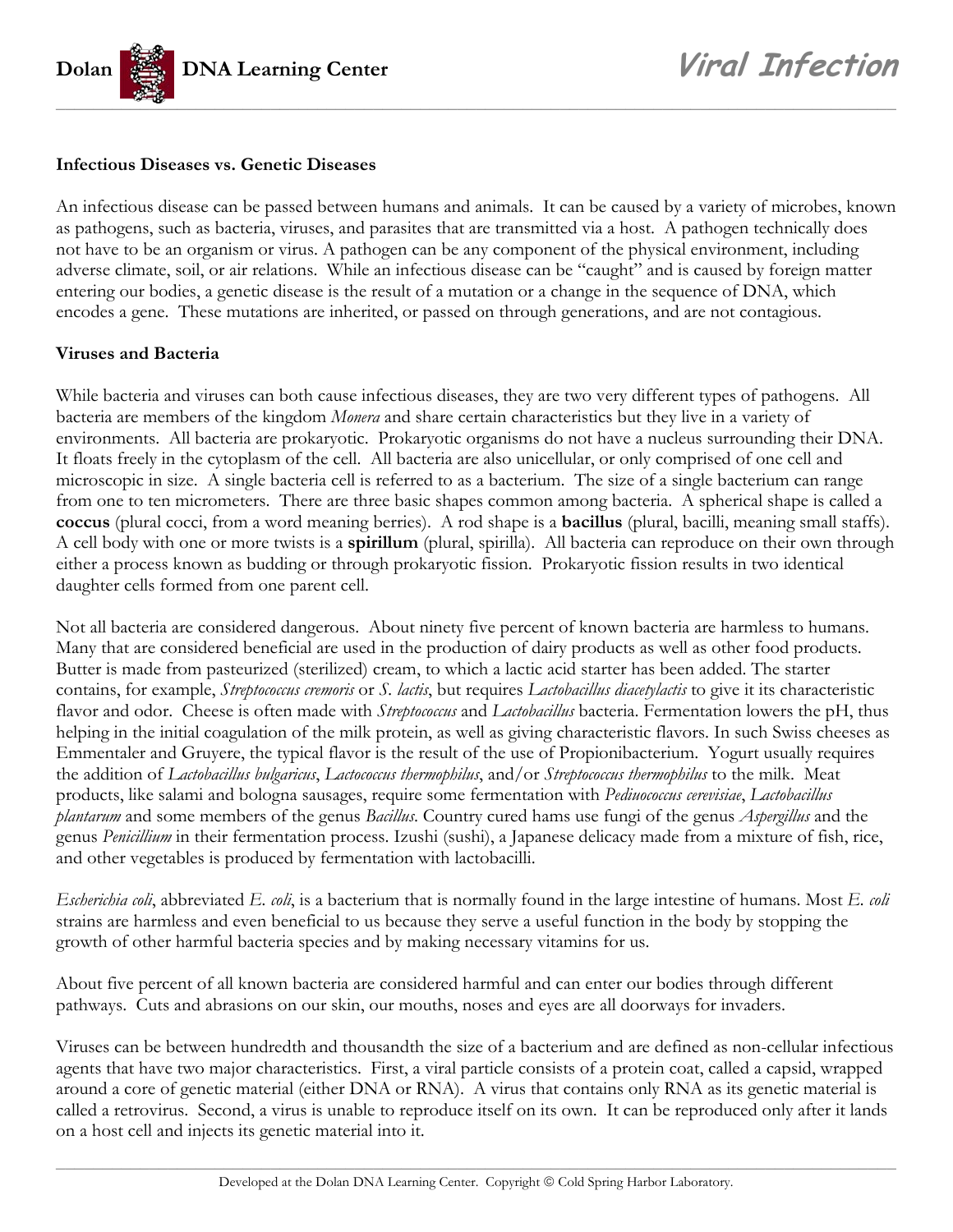

Viruses appear in several different shapes referred to as **icosahedrons.** These shapes fit specific cell receptors. Viruses can infect virtually all types of cells and each kind of virus can multiply only in certain hosts. The virus that causes the common cold is a type of **rhinovirus** (rhin is Greek for nose) and only infects cells that make up our sinus walls. Some viruses only infect plant cells. One example is the harmless tulip mosaic virus, which causes "color breaking" in tulips by affecting pigment forming cells, giving them a beautiful, "paint-splashed" appearance. **Bacteriophage** (phage meaning to eat in ancient Greek) are viruses that only infect bacteria cells. These complex viruses, such as T-even bacteriophage, have additional structures attached to their protein coats, which act like "landing gear" for when they land on a bacteria cell and attach to the cell receptors on the outer surface of its membrane. Some other diseases that are caused by viruses are chicken pox, measles, flu and mumps.

# **Viral Infection of Cells**

When a virus injects its genetic material into a host cell, a series of events follows. The genetic material instructs the cell's machinery to replicate and synthesize new virus parts. New viruses are assembled within the host cell. Then, the host cell undergoes lysis, bursts open, and the new viruses are released to infect surrounding cells. This cycle of infection is called the **lytic pathway**. Another cycle known as the **lysogenic pathway**, includes a period of latency in which the virus does not kill its host cell outright. Instead, the viral genes are integrated into the host's chromosomes. When the host cell divides, the viral genes are passed onto the daughter cells. The cells may divide millions of times, essentially creating a time bomb effect. At some point, a molecular signal or some other environmental stimulus reactivates the cycle and lysis occurs. The human immunodeficiency virus (HIV) is an example of a virus that undergoes the lysogenic pathway. It targets white blood cells, which function as part of our immune system. The virus may remain dormant for years with the host unaware of the infection unless he or she is tested. If left unchecked, HIV can lead to acquired immune deficiency syndrome (AIDS) and is characterized by a severely impaired immune system and its related opportunistic infections. In essence, a virus has to "hijack" a cell to carry out its reproduction. This along with the fact that viruses don't eat, grow, or move, and are not made of cells, has led scientists to the conclusion that they are not living organisms.

### **The Immune System**

The human body has a complex system of physical, chemical, and cellular defenses against pathogens that can damage it. This is the immune system. It provides several lines of defense against invaders. Foreign matter that enters our bodies referred to as an antigen. Antigens are can sometimes cause an immune response in our bodies. Our first line of defense is our skin. Our skin cells make a thick dead cell layer. It is impossible for germs to penetrate it. The cells that are found in our noses and down our lungs are lined with microscopic hairs called cilia that can sweep away pathogens. Another example of a physical defense is when a cold virus infects our inner nose cells, they make sticky mucus to trap these invaders and flush them out. The body has an immune response to the virus and tries to flush it out with mucus. There are several other physical means for blocking pathogens. When a pathogen gets through our physical defense mechanisms and enters our bodies they have to deal with our second line of defense, our white blood cells. White blood cells are made in our bone marrow.

There are three main categories of white blood cells. The first are fast-acting cells called neutrophils. Neutrophils are found throughout the blood stream. They have a non-specific response to anything perceived as an invader. They stick to the walls of the blood vessel nearest to the invader. Then they squeeze their way between the blood vessel cells and move towards the antigen. They quickly engulf and destroy the antigen and in the process, destroy themselves as well. Because of this, they are sometimes called "kamikazes".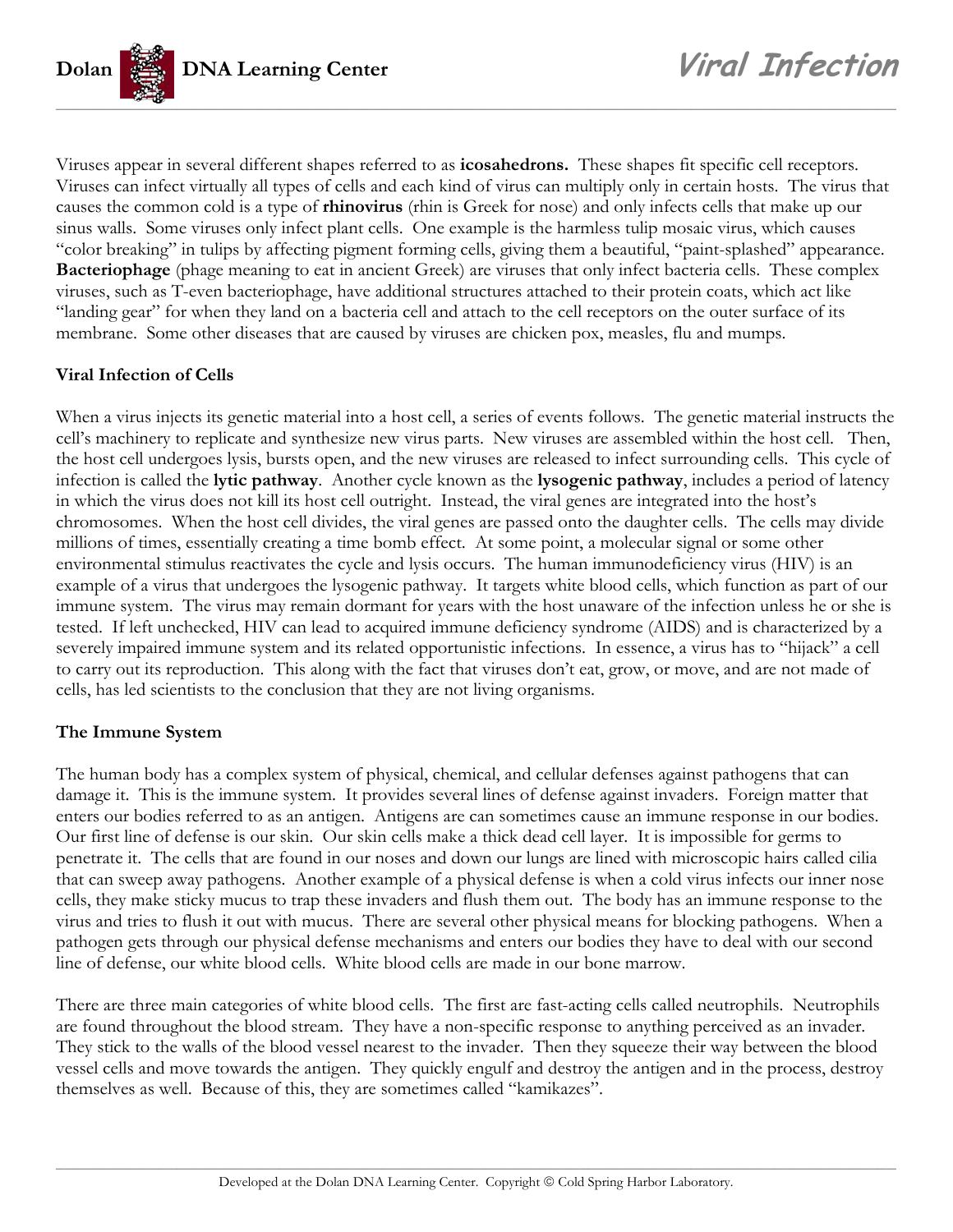

The second category of white blood cells is also non-specific in their targets. They are called macrophages. Macrophages are sometimes called "big eaters" because they engulf and digest any foreign invader through a process called phagocytosis. Macrophages usually don't die when they engulf an antigen and are able to continue the process.

The third group of white blood cells, called lymphocytes, only targets specific pathogens. Lymphocytes can be broken down into two groups called B-cells and T-cells. B-cells produce molecular "markers" called antibodies that bind to the surface receptors of specific antigens "tagging" them as invaders. Once the antigen is tagged with antibodies it is unable to infect our cells. All of our body's cells are covered with their own molecular markers so that macrophages and neutrophils recognize them as "self" (our own cells). Invading cells, antigens, don't have these markers and are recognized as "non-self". When lymphocytes recognize cells that are "non-self", our T-cells are stimulated to divide through mitosis, forming an army. These cells signal the other cells that make up our immune system to attack the antigen. Once our lymphocytes have made antibodies for a specific antigen, our bodies always have them ready in the event that it invades us again.

Viruses and bacteria are not the only things that our bodies recognize as invaders. Many allergic reactions are caused by harmless particles of dust or pollen entering the body through the nose. The sneezing, itching, and watery eyes that some people get during allergy season are caused by the immune system treating the harmless foreign matter as if it is a bacterium or a virus.

Some people are born an immune system that doesn't work properly. SCIDS (severe combined immunodeficiency syndrome) is an example of a genetic disease that hinders your immune system. It is usually characterized by a severe defect in both the T-cell & B-cell lymphocyte systems. Children born with SCIDS are in danger of contracting serious infections within the first few months of their lives. These infections are usually life threatening. In recent years, treatments have been developed for children living with SCIDS. It usually involves weekly injections that deliver genetically modified versions of their own bone marrow cells. This boosts their immune system's ability to combat disease and allows them to lead normal healthy lives.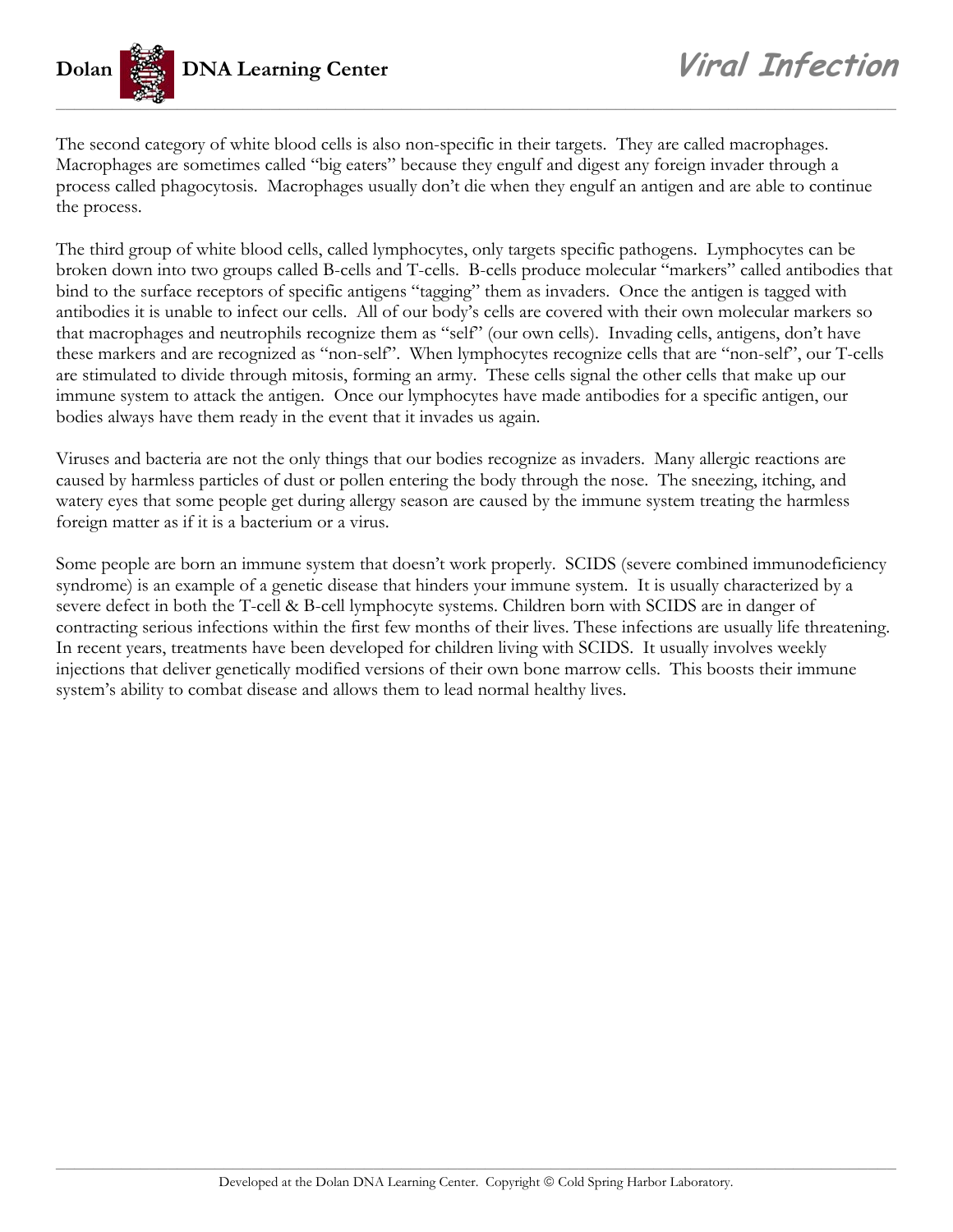

# **Description of Activity**

In this one-hour activity for students in grades 5-8, children are provided with the opportunity to learn about the reproductive cycle of viruses by infecting harmless *E.coli*  bacteria with the T4 bacteriophage and observing the results. This is also an opportunity to discuss with students the difference between genetic and infectious disease.

# **Learning Outcomes**

Students will:

- describe the difference between genetic and infectious disease.
- describe how and why viruses infect cells.
- discuss the history of vaccines and their role in disease prevention.
- explain the function of major components of the immune system.
- compare and contrast the structure and function of bacteria and viruses.
- work collaboratively to infect E.coli cells with the T4 bacteriophage and observe the results.

## **Assumptions of Prior Knowledge**

Students should have a basic understanding of genetics and inheritance, as well as, the life cycle of the prokaryotic cell. An introduction to the reproductive cycles of viruses is also helpful.

### **Misconceptions**

It may be difficult for students to distinguish the difference between genetic and infectious diseases. A disease that can be "caught" is an infectious disease. Genetic diseases are not contagious.

Possible misconception question: Are viruses living things like bacteria? Viruses have genetic material, but it is enclosed in a protein coat and not in a cell. The only way a virus can reproduce is by infecting living cells, because a virus lacks the cellular machinery necessary to replicate itself.

### **Lesson**

*\_\_\_\_\_\_\_\_\_\_\_\_\_\_\_\_\_\_\_\_\_\_\_\_\_\_\_\_\_\_\_\_\_\_\_\_\_\_\_\_\_\_\_\_\_\_\_\_\_\_\_\_\_\_\_\_\_\_\_\_\_\_\_\_\_\_\_\_\_\_\_\_\_\_\_\_\_\_\_\_\_\_\_\_\_\_\_\_\_\_* 

#### **Materials and Equipment (for every student pair)**

- Petri dishes with LB agar (2 per group)
- Sterile plastic spreaders
- Clear, empty 1.5ml eppendorf tubes (1 per group)
- Temperature controlled water bath (for the whole class)
- Plastic beakers (1 per group)
- Small tube racks (1 per group)
- 100-1000μl micropipettors  $(1$  per group)<sup>\*</sup>
- Pipette tips  $(1 \text{ box per group})^*$
- Permanent markers (1 per group)
- Masking tape (1 per group)

If micropipettors are unavailable, plastic transfer pipettes (droppers) can be substituted

#### **Reagents**

- 200ul aliquots of E.coli B (2 per group)
- 12uL aliquots of T4 bacteriophage (1 per group)

#### **Recipes**

#### **Luria-Bertani (LB) Broth (1L)**

- 10g Tryptone
- 5g-yeast extract
- 10g NaCl
- 875μl 4N NaOH (4g NaOH /100ml of dH<sub>2</sub>O)
- Mix ingredients into  $1L$  of  $dH_2O$ .
- Pour into glass bottles (100ml each).
- Autoclave for 25 minutes.

#### **Basic** *E.coli B* **overnight culture**

- Aliquot 2ml of sterile LB broth into a 15ml "snapcap" tube.
- Use a sterile, medium-size pipette tip to pluck a colony from a fresh plate of desired bacteria.
- Eject tip directly into LB aliquot.
- Incubate tube overnight at 37°C in a SHAKING incubator. Make sure tube caps are loose so that cells can aerate.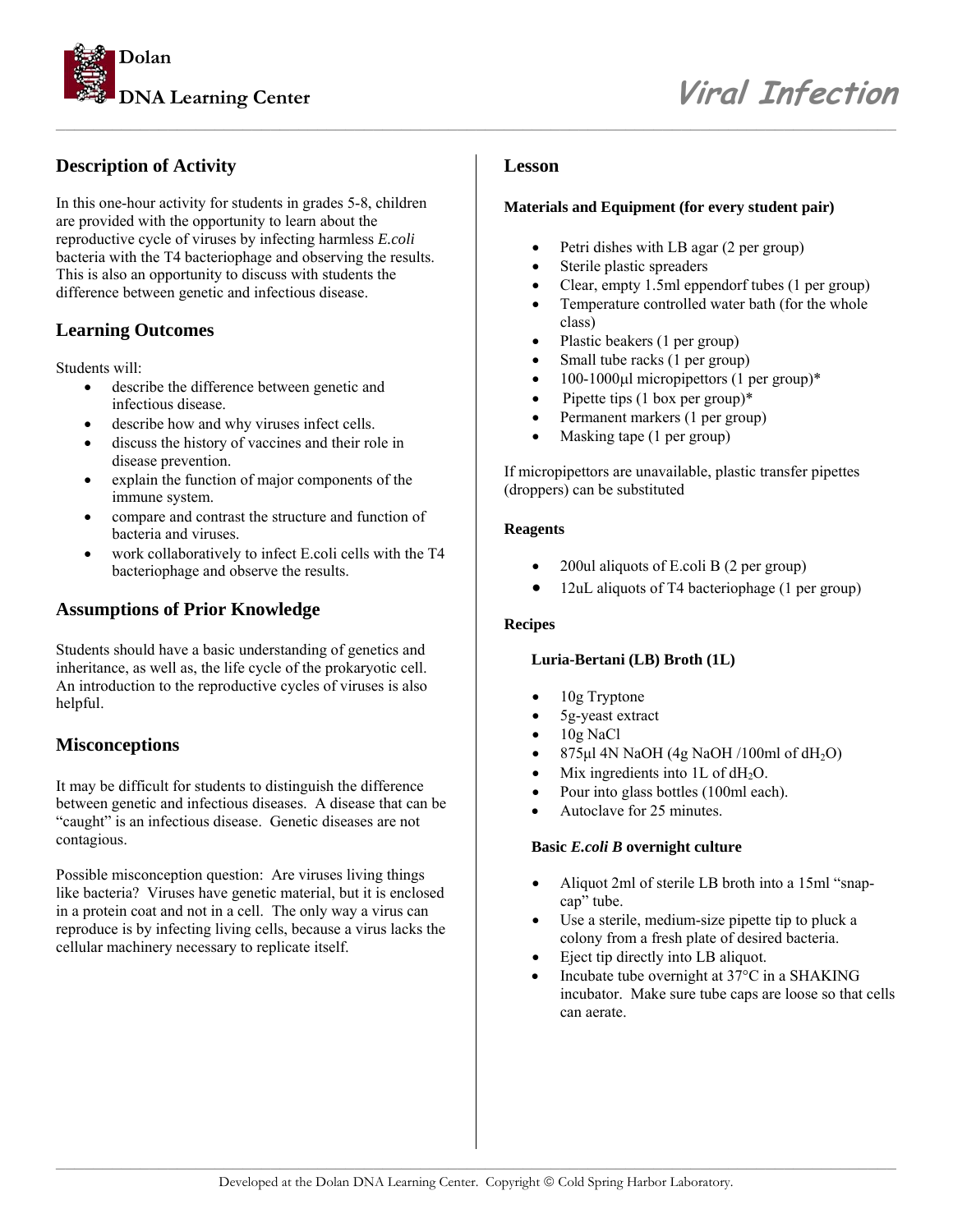

#### **Luria-Bertani Agar**

- 10g Tryptone
- 5g yeast extract
- 10g NaCl
- 875μl 4N NaOH (4g NaOH /100ml of dH2O)
- 15g Bacto-agar
- Mix ingredients into 1 liter of  $dH<sub>2</sub>O$
- Autoclave for 25 minutes
- Let solution cool to 55°C and pour into sterile petri plates.
- After agar cools and solidifies, store upside-down in the refrigerator.

#### **Purchasing Information**

- Eppendorf tubes (various colors) USA Scientific
- Petri plates Fisher Scientific
- Transfer pipettes -VWR International
- Sterile plastic spreaders USA Scientific
- E. Coli B Carolina Biological Company
- T4 Phage Carolina Biological Company
- Miscellaneous chemicals Fisher scientific

#### **Before Class**

- Photocopy the corresponding student worksheets.
- Grow overnight cultures ( 8mL) of E.coli B in a shaking incubator at 37° C.
- Prepare aliquots of *E.coli* B and T4 bacteriophage.
- Set water bath to 37°C.
- Distribute the beakers, tube racks, markers, tape, pipettes, and pipette tips to each student station.

#### **During Class**

- Provide each student pair with a protocol.
- Review the history of viruses and vaccination. Focus on the work done by Edward Jenner.
- Discuss the components of the immune system and the different invaders it defends against. Make sure to impress upon students that any foreign body is considered an antigen (mold, bacteria, viruses, protists).
- Explain to students why viruses are not considered living organisms. It is helpful to draw a chart on the board comparing and contrasting viruses and bacteria.
- Discuss how different viruses infect different kinds of cells. For example, some might only infect plant cells while others only infect human cells, but all viruses use a host for the same purpose: reproduction. Point out that the *E.coli* B strain is harmless, not the

strain that causes food poisoning. Also, the virus used in this experiment can only infect this strain of bacteria. It too, is harmless to humans.

- Explain to students that bacteriophage infect bacteria by "hijacking" an individual cell. The virus can then go through two different "life" cycles, the lytic cycle and the lysogenic cycle. Sometimes when viral DNA is inserted into a host cell it can be incorporated into the host genome for a period of time, before viral replication begins.
- Before beginning the experiment, discuss sterile technique with the students. Describe AND demonstrate clam-shelling petri plates to prevent contamination.
- Ask students to read steps 1-3 out loud, and demonstrate. When the bacteria and virus are combined, make sure to gently tap the tube to mix, label with your initials and place in the 37°C water bath. Ask students why the tubes are placed in the water bath.
- For the experiment, divide students into groups of two. Give each group copies of the handouts. Direct students to follow the instructions on their worksheets
- When handing out the plates to each group, place them on the table upside down. Tell the students not to open them, but to label the bottom of each plate with their initials, their partner's initials and the date. Also, label one plate + virus and the other plate - Virus. The plus plate will be the experiment and the minus plate will be the control.
- After incubation, students can use the clam-shelling technique to plate the "+" tube onto the "+" plate, and the "-" tube onto the "-" plate. Make sure that students use sterile spreaders to evenly disperse the bacteria over the entire agar surface inside each dish.
- Ask students to tape both plates together using masking tape, and store plates upside down in a 37°C incubator overnight. If an incubator is unavailable, store pates upside down at room temperature for 24- 48 hours.
- On the results worksheet, have students predict what they think each plate will look like once the bacteria have grown.

#### **Analysis and Discussion**

• When bacterial growth is visible, it should appear as a lawn, covering the entire agar surface. The control plate ("-") should have an uninterrupted lawn. The experiment plate ("+") should have a lawn with small pinhole sized areas of inhibited growth called plaques. Plaques are areas where the bacterial cells

*\_\_\_\_\_\_\_\_\_\_\_\_\_\_\_\_\_\_\_\_\_\_\_\_\_\_\_\_\_\_\_\_\_\_\_\_\_\_\_\_\_\_\_\_\_\_\_\_\_\_\_\_\_\_\_\_\_\_\_\_\_\_\_\_\_\_\_\_\_\_\_\_\_\_\_\_\_\_\_\_\_\_\_\_\_\_\_\_\_\_*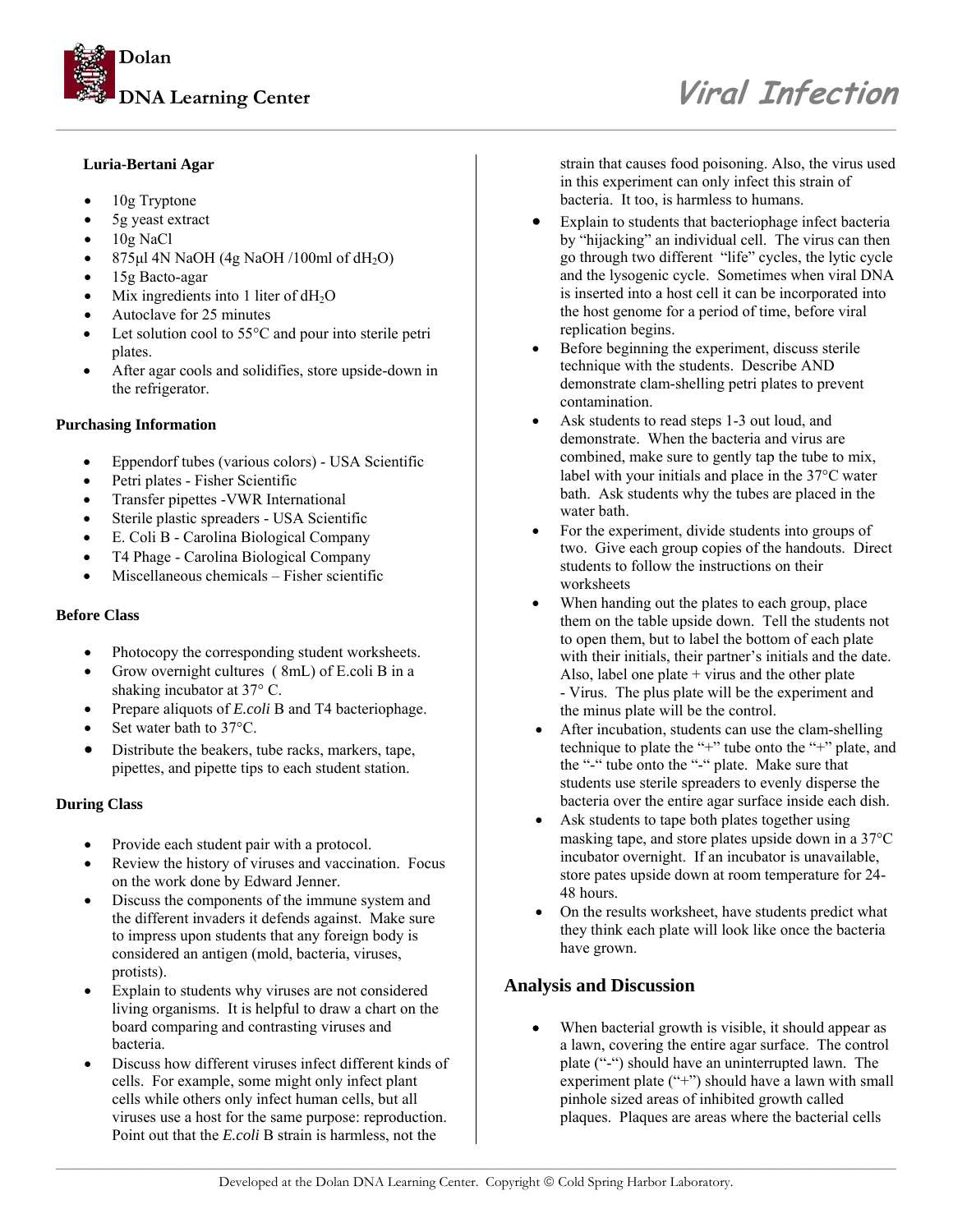

# **DNA Learning Center** *Viral Infection*

died due to viral infection. If the plaques are difficult to see, hold the plate up to a light.

- Ask students if there is any way to mathematically quantitate how many bacterial cells have died. Theoretically, each plaque is an area where an infected cell produced viruses, which spread outward to infect surrounding cells.
- Ask students to hypothesize what might happen if the experiment plates were left for a few more days. Would there be any change in the plaques, and if so, why? What might have happened if the tubes weren't incubated before they were spread over the agar surface?
- Discuss the possible use of bacteriophage in the treatment of bacterial infections. Some researchers believe that doctors might some day use these viruses to combat the growing number of antibiotic resistant strains of bacteria. Are there any problems that might be encountered if this were tested in an animal with a functional immune system?

# **Further Explorations**

Students can learn about the use of viruses in genetic research using the DNA Interactive Internet site. Using viruses, scientists were able to learn a great deal about the DNA molecule and how it functions. Go to: [www.dnai.org/timeline/index.html](http://www.dnai.org/timeline/index.html) < Hershey and Chase, to learn about a famous blender experiment. Go to: [www.dnai.org/timeline/index.html](http://www.dnai.org/timeline/index.html) < Baltimore and Temin, to learn about retroviruses.

Encourage students to think of other antigens that may cause immune responses in the body. Viruses and bacteria are not the only things that our bodies recognize as invaders. Many allergic reactions are caused by harmless particles of dust or pollen entering the body through the nose or mouth. The sneezing, itching, and watery eyes that some people have during allergy season are caused by the immune system!

Students can individually research different viral infections from chicken pox to the common cold, and present their findings to the class. What does each virus look like? How does this virus infect a host cell? What kind of host cell will the virus infect? Is there a vaccine for this viral infection? Why or why not?

After studying viral reproduction and specificity, ask students to propose treatments and/or cures for viral infections such as HIV, which currently are incurable and/or fatal.

Discuss the recent smallpox scare in the United States. There are two known samples of the smallpox virus left in the world. Many believe that they should have been destroyed with the worldwide eradication of smallpox, while others disagree. Ask students to debate the pros and cons of such a decision.

#### **Resources**

*\_\_\_\_\_\_\_\_\_\_\_\_\_\_\_\_\_\_\_\_\_\_\_\_\_\_\_\_\_\_\_\_\_\_\_\_\_\_\_\_\_\_\_\_\_\_\_\_\_\_\_\_\_\_\_\_\_\_\_\_\_\_\_\_\_\_\_\_\_\_\_\_\_\_\_\_\_\_\_\_\_\_\_\_\_\_\_\_\_\_* 

#### **Internet Sites**

www.dnai.org/timeline/index.html

A Dolan DNA Learning Center Internet site. This is a timeline of important discoveries in DNA science.

[www.seyet.com/t4phage/leiman-et-al.movie-2.mov](http://www.seyet.com/t4phage/leiman-et-al.movie-2.mov) A great 3-D animation of bacteriophage infection.

#### [http://www.virology.net](http://www.virology.net/)

*The Big Picture Book of Viruses*  This site has some great electron micrographs of viruses.

#### **Films**

"Understanding: Bacteria" Discovery Channel School (1997), Discovery Communications Inc. [http://school.discovery.com](http://school.discovery.com/)

"Understanding: Viruses" Discovery Channel School (1997), Discovery Communications Inc. [http://school.dicovery.com](http://school.dicovery.com/)

#### **Books**

Cell Wars. Dr. Fran Balkwill. Carolrhoda Books, Inc., 1993.

Germ Zappers. Fran Balkwill and Mic Rolph. Cold Spring Harbor Laboratory Press, 2002.

Microbes Bugs and Wonder Drugs. Fran Balkwill and Mic Rolph. Cambridge University Press, 1995.

Viruses. Arnold J. Levine. Scientific American Library.1992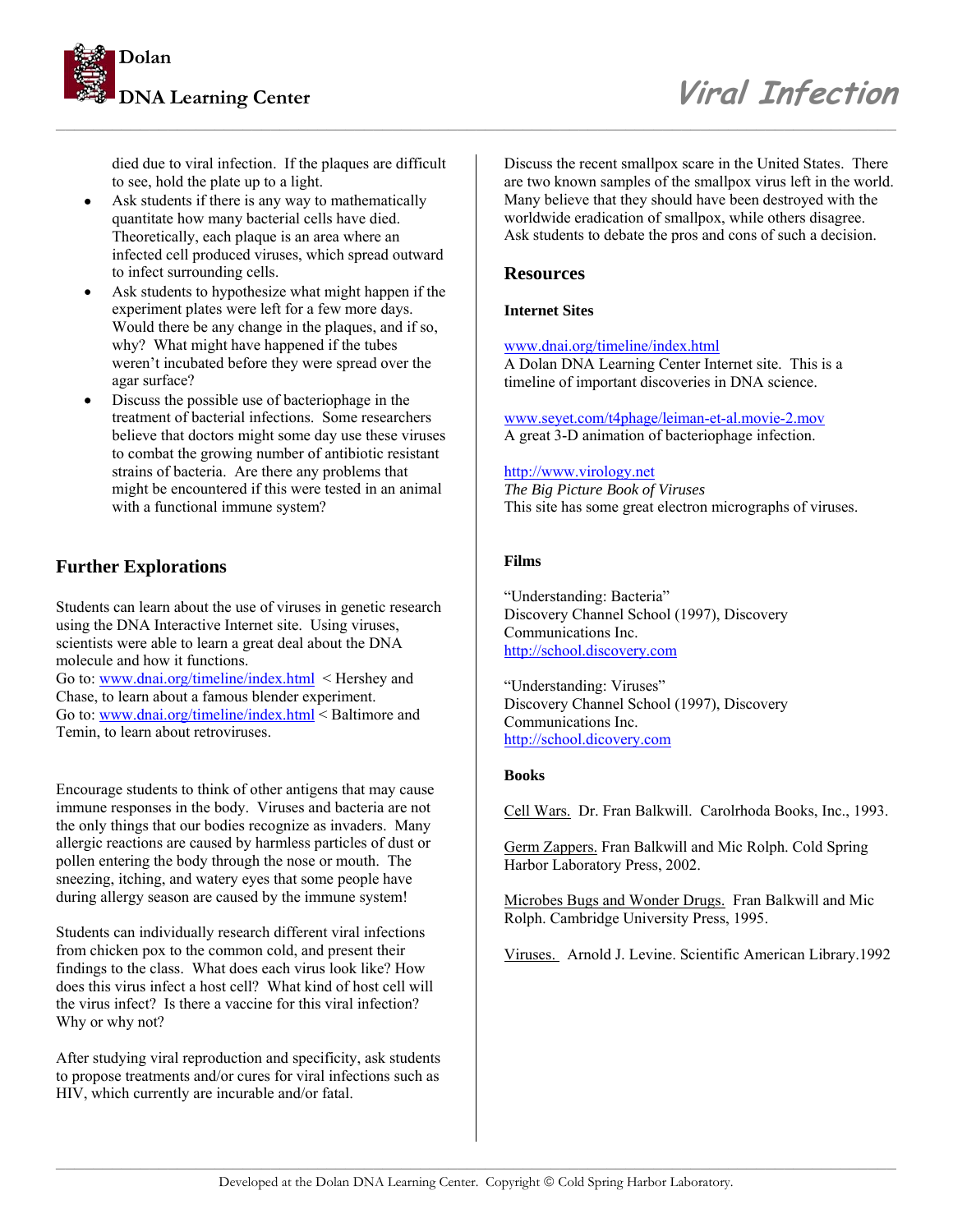

# **DNA Learning Center** *Viral Infection*

# **Correlations**

#### **New York State**

NYS Standard 4: The Living Environment

- Living things are both similar to and different from each other and nonliving things.
- Individual organisms and species change over time.

#### **National**

Content Standard C: Life Sciences

Diversity and Adaptations of Organisms

- Millions of species of animals, plants, and microorganisms are alive today. Although different species might look dissimilar, the unity among organisms becomes apparent from an analysis of internal structures, the similarities of their chemical processes, and the evidence of common ancestry.
- Biological evolution accounts for the diversity of species developed through gradual processes over many generations. Species acquire many of their unique characteristics through biological adaptation, which involves the selection of naturally occurring variations in populations. Biological adaptations include changes in structures, behaviors, or physiology that enhance survival and reproductive success in a particular environment.
- Extinction of a species occurs when the environment changes and the adaptive characteristics of a species are insufficient to allow its survival. Fossils indicate that many organisms that lived long ago are extinct. Extinction of species is common; most of the species that have lived on earth no longer exist.

Content Standard G: History and Nature of Science History of Science

- Many individuals have contributed to the traditions of science. Studying some of these individuals provides further understanding of scientific inquiry, science as a human endeavor, the nature of science, and the relationships between science and society.
- In historical perspective, different individuals in different cultures have practiced science. In looking at the history of many peoples, one finds that scientists and engineers of high achievement are considered to be among the most valued contributors to their culture.

Tracing the history of science can show how difficult it was for scientific innovators to break through the accepted ideas of their time to reach the conclusions that we currently take for granted.

#### **AAAS Benchmarks**

*\_\_\_\_\_\_\_\_\_\_\_\_\_\_\_\_\_\_\_\_\_\_\_\_\_\_\_\_\_\_\_\_\_\_\_\_\_\_\_\_\_\_\_\_\_\_\_\_\_\_\_\_\_\_\_\_\_\_\_\_\_\_\_\_\_\_\_\_\_\_\_\_\_\_\_\_\_\_\_\_\_\_\_\_\_\_\_\_\_\_* 

Chapter 10. Historical Perspectives Standard I: Discovering Germs

- Throughout history, people have created explanations for disease. Some have held that disease has spiritual causes, but the most persistent biological theory over the centuries was that illness resulted from an imbalance in the body fluids. The introduction of germ theory by Louis Pasteur and others in the 19th century led to the modern belief that many diseases are caused by microorganismsbacteria, viruses, yeasts, and parasites.
- Pasteur wanted to find out what causes milk and wine to spoil. He demonstrated that spoilage and fermentation occur when microorganisms enter from the air, multiply rapidly, and produce waste products. After showing that spoilage could be avoided by keeping germs out or by destroying them with heat, he investigated animal diseases and showed that microorganisms were involved. Other investigators later showed that specific kinds of germs caused specific diseases.
- Pasteur found that infection by disease organisms-germs-caused the body to build up immunity against subsequent infection by the same organisms. He then demonstrated that it was possible to produce vaccines that would induce the body to build immunity to a disease without actually causing the disease itself.
- Changes in health practices have resulted from the acceptance of the germ theory of disease. Before germ theory, illness was treated by appeals to supernatural powers or by trying to adjust body fluids through induced vomiting, bleeding, or purging. The modern approach emphasizes sanitation, the safe handling of food and water, the pasteurization of milk, quarantine, and aseptic surgical techniques to keep germs out of the body; vaccinations to strengthen the body's immune system against subsequent infection by the same kind of microorganisms; and antibiotics and other chemicals and processes to destroy microorganisms.
- In medicine, as in other fields of science, discoveries are sometimes made unexpectedly, even by accident.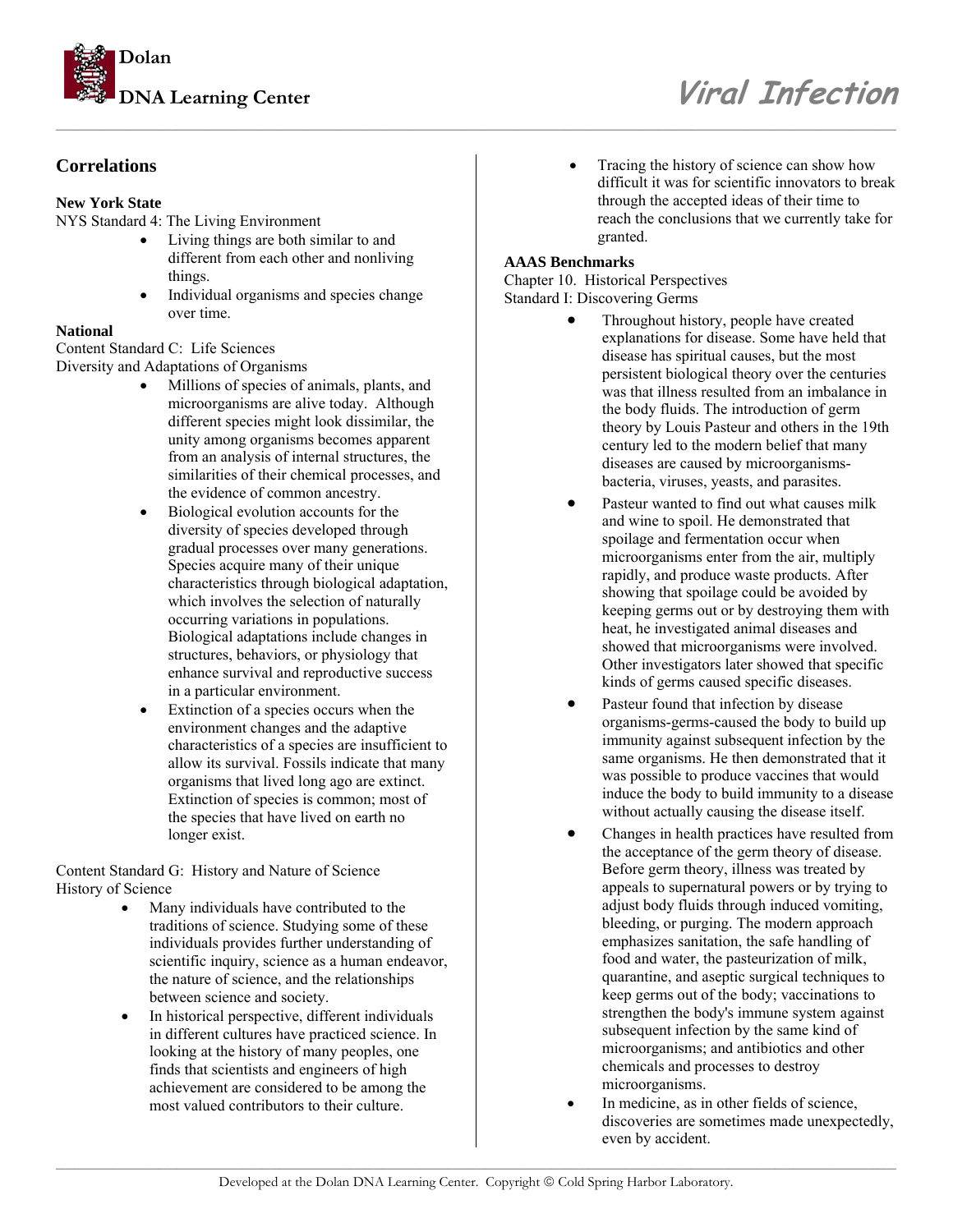# **What's A Virus?**

A virus is a protein package containing genetic material, either in the form of DNA or RNA. Viruses don't eat, grow or move and are not made of cells. For these reasons viruses are considered non-living. A virus is only able to reproduce by infecting another cell host. When a virus infects a host cell, it transfers its DNA or RNA. The host then becomes a virus factory. Different viruses can infect different types of cells, such as plant, animal (including humans) and bacterial cells. Notice that different viruses have very different shapes.



Enteroviruses - cause intestinal infections



Herpes Virus - causes cold sores



Papillomavirus - causes warts



Adenovirus - causes the common cold





Rotavirus - causes intestinal infections Fundal Hepatitis B virus - causes liver infections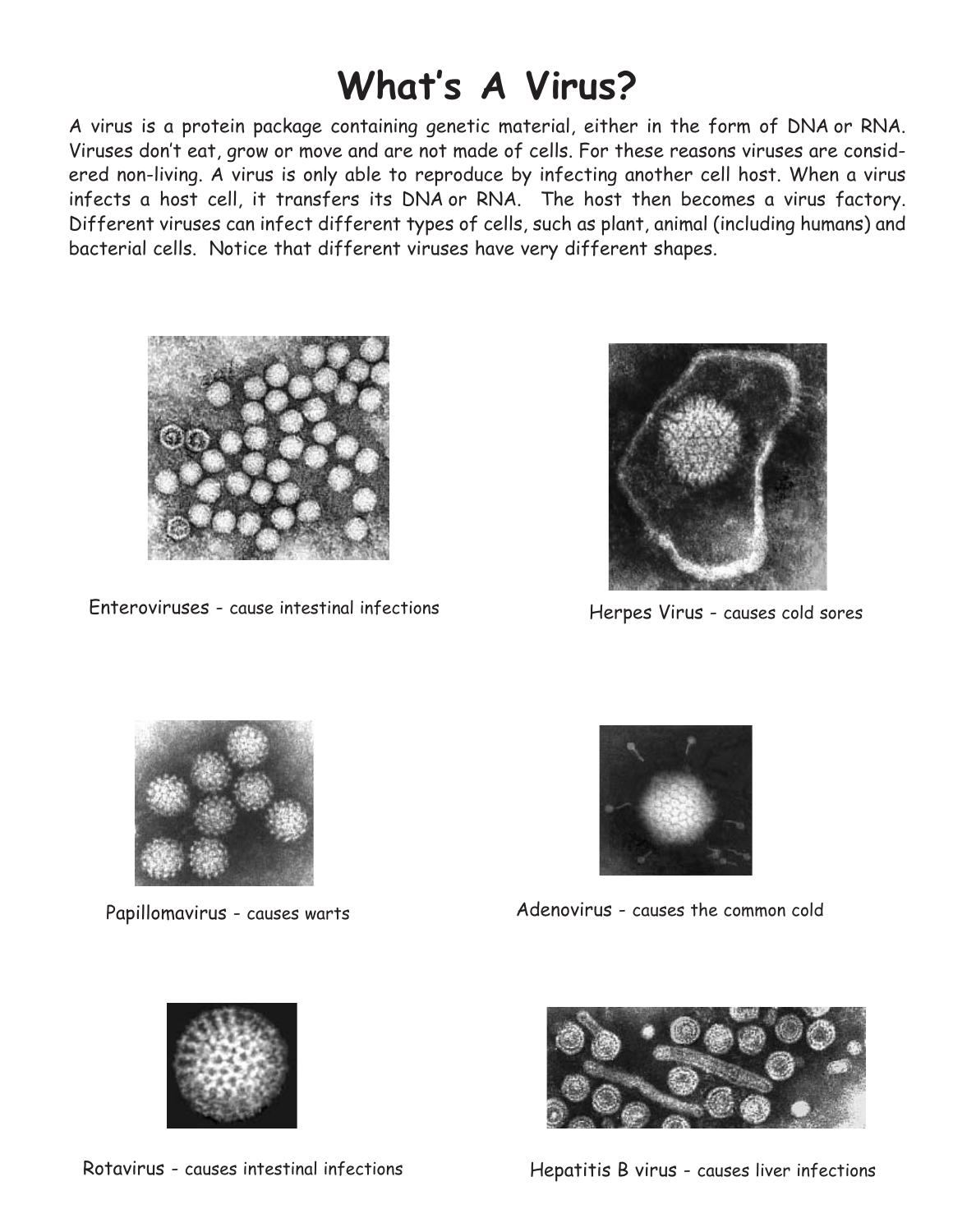# **How Can Bacteriophage Reproduce?**



The bacteriophage lands and "docks" on the bacterial cell membrane.

After docking on the cell, the bacteriophage inserts its DNA into the bacterial cell. This DNA contains the instructions for the bacterial cell to make more bacteriophage.

When the cell receives the DNA instructions it starts to make thousands of new bacteriophage.

Eventually the cell fills up with bacteriophage and bursts. This is called **lysis.** The newly produced bacteriophage can now infect other cells.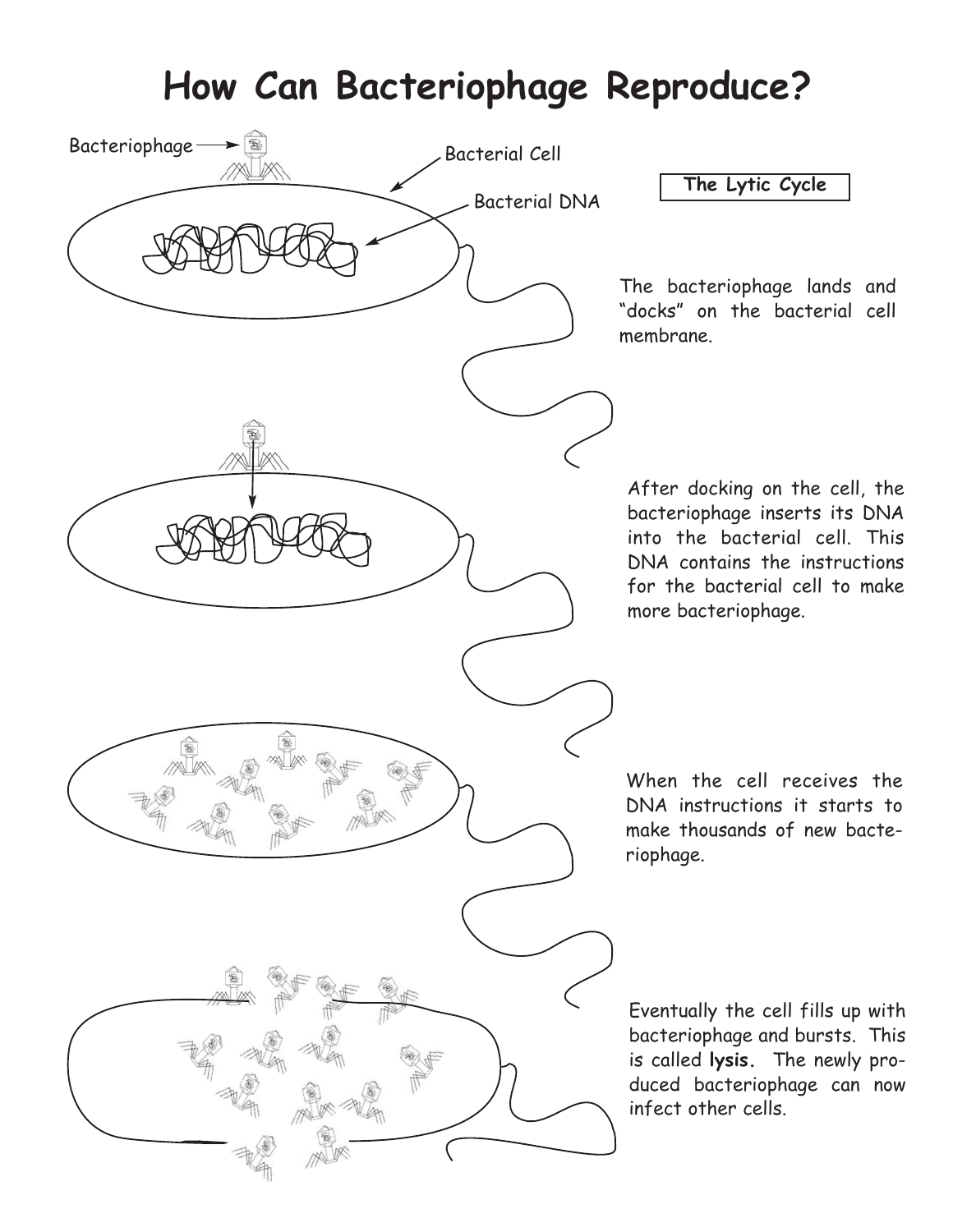# **Viral Infection**



A bacteriophage is a virus that infects bacteria.

2

In this experiment you will be infecting bacterial cells with a virus called a **bacteriophage** ("bacteria eater"). "Bacterio" refers to bacteria and "phage" means to eat, so a bacteriophage is a virus which "eats" bacteria. When bacterial cells are infected with this virus they will manufacture new viruses until they fill up and eventually burst. The bacterial cell is destroyed, and the new viruses go on to infect more bacterial cells.

**PROCEDURE ROCEDURE**

- Label two tubes containing *E.coli B* "+" and "-". Write your initials and your partner's initials on both tubes. 1
	- Use a micropipettor to add **10 ul** of bacteriophage to the "+" tube. Shake well to mix the virus with the bacteria.
- Place both tubes in a 37°C (98.6°F) water bath for 10 minutes. 3
- Use a permanent marker to label one Petri plate " **+ Virus** " and the other " **- Virus** ". Be sure to label both plates with your partner's initials & your own. 4
- Transfer the bacteria & virus from the "+" tube onto the Petri plate labelled " + Virus". Transfer the bacteria from the "-" tube onto the plate labelled " - Virus ". Remember to **clamshell** your plate. 5
- Gently spread the bacteria and virus mixtures over the Petri plates using a sterilized spreader. Remember to **clamshell** your plate. 6